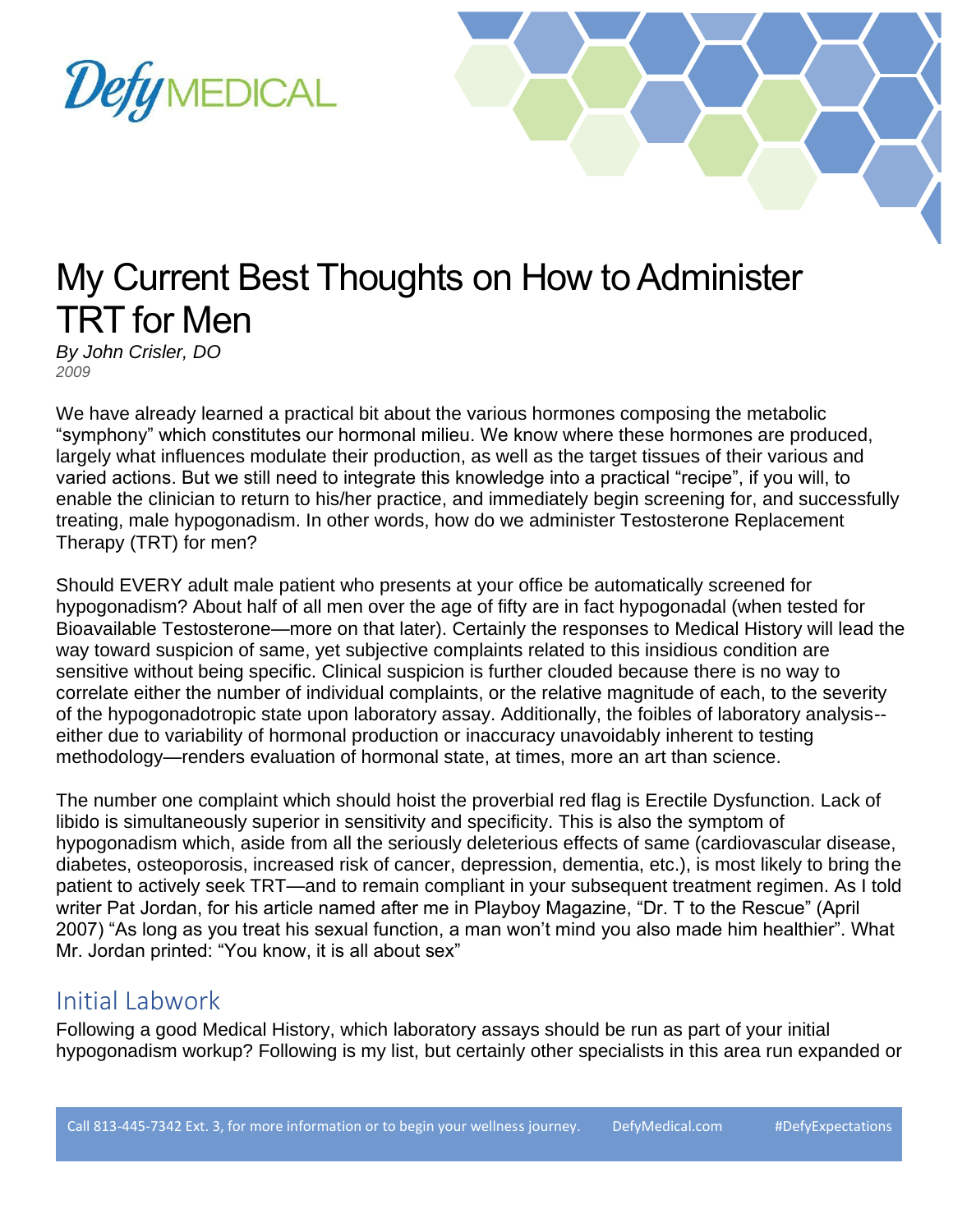



attenuated panels, per individual clinical experience and expertise. Of note, additional tests which should be included to complete the true comprehensive Anti-Aging Medicine workup (i.e. inflammatory markers, insulin, good and true comprehensive thyroid study, etc.); this chapter is concerned solely with administering TRT. And as always, the panel is tailored to the individual patient. Here they are:

Total Testosterone Bioavailable Testosterone (AKA "Free and Loosely Bound") Free Testosterone (if Bioavailable T is unavailable) SHBG DHT (perhaps) Estradiol (specify "sensitive" assay for males) LH FSH Prolactin Cortisol Thyroid Panel CBC Comprehensive Metabolic Panel Lipid Profile PSA (age dependent) IGF-1, IGFBP-3 (if HGH therapy is being considered)

# Follow-Up Labs

Four weeks after initiating or changing dose for transdermal, six weeks for IM injection TRT. The time delay provides for stabilization via HPTA suppression and pharmacokinetics of medication:

Total Testosterone Bioavailable Testosterone Free Testosterone (if Bioavailable T is still unavailable) Estradiol (specify "sensitive" assay for males) LH FSH CBC Comprehensive Metabolic Panel Lipid Profile PSA (for those over 40 with Family Hx of prostate CA, >45 yo. all others) IGF-1, IGFBP-3 (if GH Therapy has been initiated already)

# Individual Assays Explained

#### Total Testosterone

This is the assay your patients will most focus on, as will clinicians unpracticed in the art. Physicians who do not understand sex hormones will deny patients the testosterone supplementation they want-and need!--when Total T is at low-normal levels. Total T is important for titration of dosing, but its relevance is reduced in older men, by virtue of their increased serum concentrations of SHBG (and therefore lowered Bioavailable Testosterone), in favor of:

#### Bioavailable Testosterone

Where we get the "bang" for the hormonal buck, so to speak. This is the actual amount the body has available for use, as the concentration of hormone available within the capillary beds before the androgen receptor approximates the sum of the Free Testosterone plus that which is loosely bound to other carrier proteins in the blood, primarily albumin. If Bio T is not readily available, Free T may be a second choice substitute, as Bio T and Free T serum concentrations are usually well correlated. Bioavailable Testosterone is the gold standard for serum androgen evaluation.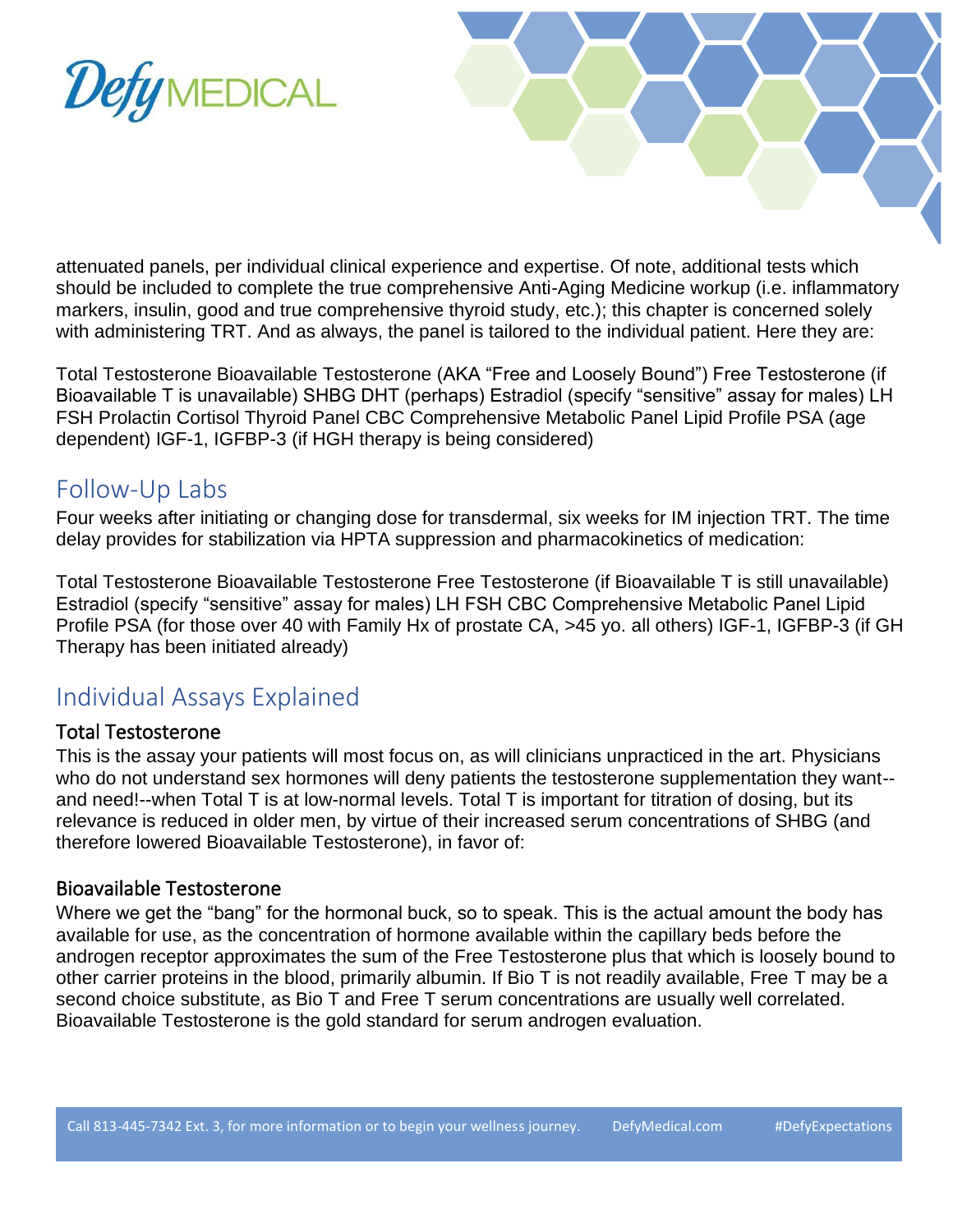



#### DHT

This assay may be of value to draw, up-front and at follow-up, if a transdermal testosterone delivery system is preferred by the patient. I'll explain why later. DHT level may also help explain cause for ED symptoms. Experience drawing serum DHT, compared to urinary DHT and intracellular 5-AR metabolites, may show compartmentalization of same in difficult cases.

Instances where patient subjective report is very positive in the face of stable (or even reduced) Total T levels, status post initiation of TRT and compared to baseline, may be explained by increases in DHT; we must keep in mind it is three times more androgenic than testosterone. Of note, I do not believe placebo effect exists for TRT.

I do not consider DHT an "evil" hormone; finasteride and drugs of that class are to be avoided.

#### Estradiol

There are several reasons why this assay is VERY important, and should not be ignored in ANY hypogonadism work-up (or subsequent regimen). First, you definitely need to draw a baseline. There are cases where T is adequate, yet E elevated or merely disproportionate. Elevated estrogen (in absolute value or proportion) can, in and of itself, explain hypogonadal symptomology. If E is elevated, controlling serum concentrations (usually with an aromatase inhibitor, which prevents conversion of T into E; or withdrawal of estrogen mimics such as soy or flax seed) may, in very rare cases, suffice in clearing the symptoms of hypogonadism. And finally, rechecking estradiol after beginning the initial dose of testosterone will give the astute physician valuable information as to how the patient's individual hormonal system functions, as well as making sure estrogen does not elevate inappropriately secondary to testosterone supplementation. This provides a very rough form of receptor mapping, if you will. E2 is the major player of interest in foundational TRT. Evaluation of the other members of the hormonal class "estrogen" (E1, E3, as well as other estrogen metabolites), via 24 hour urine panel, may help explain gynocomastia or water retention in the face of acceptable E2, indicate relative cancer risk, etc.

Unless you specify a 'sensitive' assay for your male patients, the lab will default to the standard estradiol designed for females, which is useless for our purposes here. I have run the standard assay and the sensitive assay concurrently on a number of my patients, and the two results may be as night and day. However, patient symptomology is best described by the sensitive assay. The reason is the bell curve from which the test is designed sits well within the "normal" range for females; therefore the hormonal concentration range appropriate to adult males falls on a very flat slope of said bell curve. The same holds for Total Estrogens. Laboratory testing is best when small changes in concentrations result in large changes in subsequent reported result.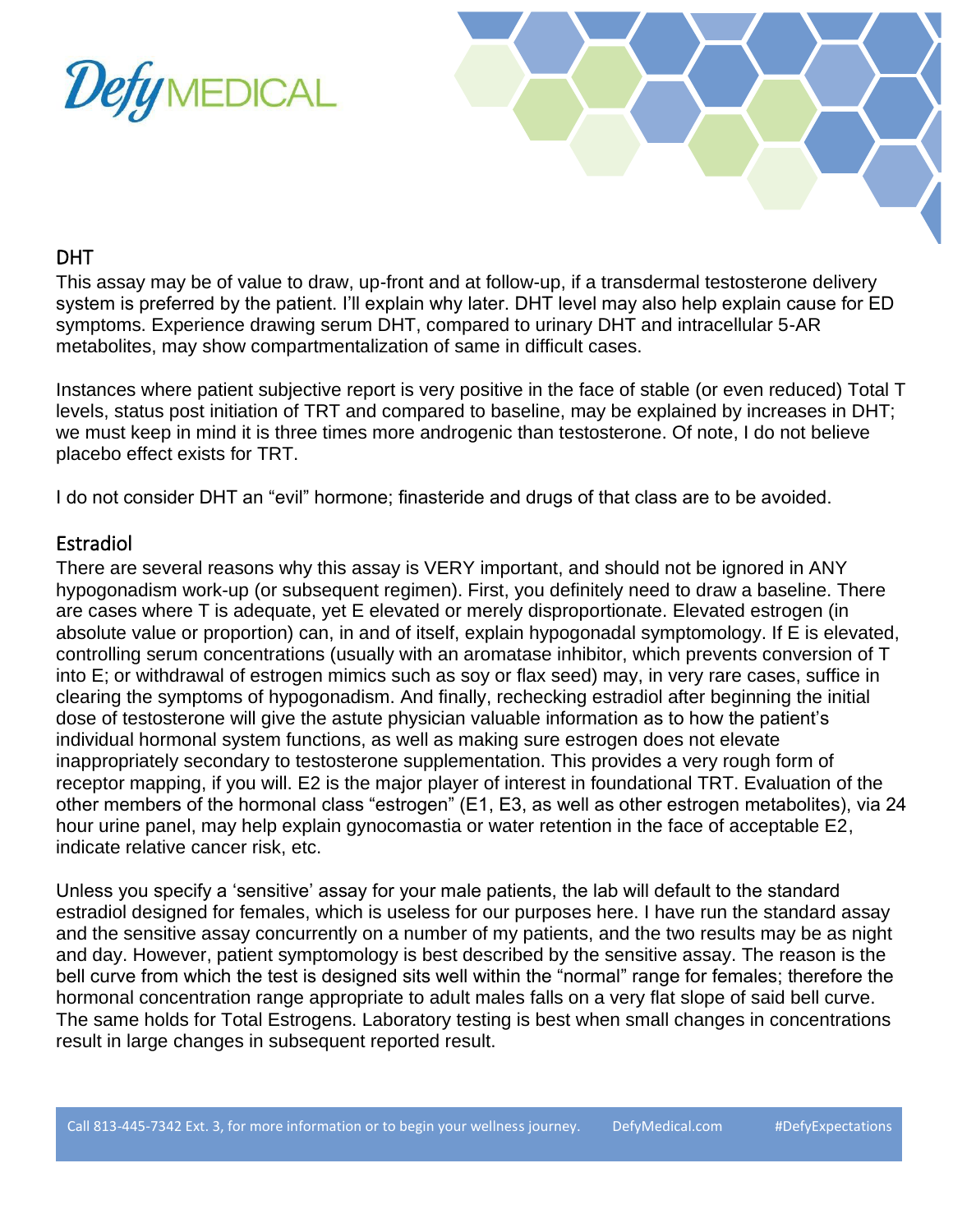



Some practitioners believe it is only the T/E ratio which is significant, and therefore, as long as E only "appropriately" rises with elevations in T, all is well. However, the absolute concentration of E is of concern, too, especially in light of new information pointing to elevated estrogen as cause, or adjunctively encouraging, several serious disease processes, including numerous cancers, as well as significant potential for induction of sexual dysfunction (no matter the accompanying androgen load). Therefore T/E ratio is only useful for describing the cause of symptoms, not as a treatment goal.

Estrogen is absolutely necessary for our physical health. Of note, same also provides the emotional component of a mature gentleman's sexual being. This is why estrogens must be evaluated and, when necessary, controlled. The "sweet spot" E concentration depends upon SHBG. Rule of thumb is midrange for both.

#### LH

As everyone knows, it is Luteinizing Hormone (LH) which stimulates the Leydig cells of the testes to produce testosterone. A caveat, however: LH has a half-life of only minutes. When you combine this fact with the absolute pulsatile nature of its pituitary release, care must be taken to avoid placing too much weight upon a single draw. A luxury would be to acquire serial draws. However, such would be both inconvenient and probably prohibitively expensive for the patient. Therefore a single LH assay serves only as a proven example of just how much LH the pituitary can produce. The most important reason to assay the gonadotrophins is to differentiate between primary and secondary (hypogonadotropic) hypogonadism. This is especially true when a HPTA-recovery protocol, to "restart" LH production, is desired (the details of which remain beyond the scope of this document) secondary to anabolic steroid or prohormones use, as well as other hormone disrupting influences.

Rapidly attenuated LH can serve as proof a transdermal testosterone preparation is indeed penetrating. This can be quite valuable information in confusing cases, especially when the preferred 24 hour urine panels are not available.

#### FSH

The hours long half-life and less pulsatile production of Follicle Stimulating Hormone (FSH) makes it a better marker for gonadotropin production, at times, when evaluating HPTA activity. It is less an acute phase reactant to varying serum androgen and estrogen levels than LH. Greatly elevated FSH levels could signal a gonadotrophin-secreting pituitary tumor.

FSH also provides valuable information for those patients undergoing TRT who are interested in the state of their fertility. Of note, while there are never guarantees where fertility medicine is concerned, I do not believe appropriate TRT will make a fertile man infertile. Constitutive expression is maintained.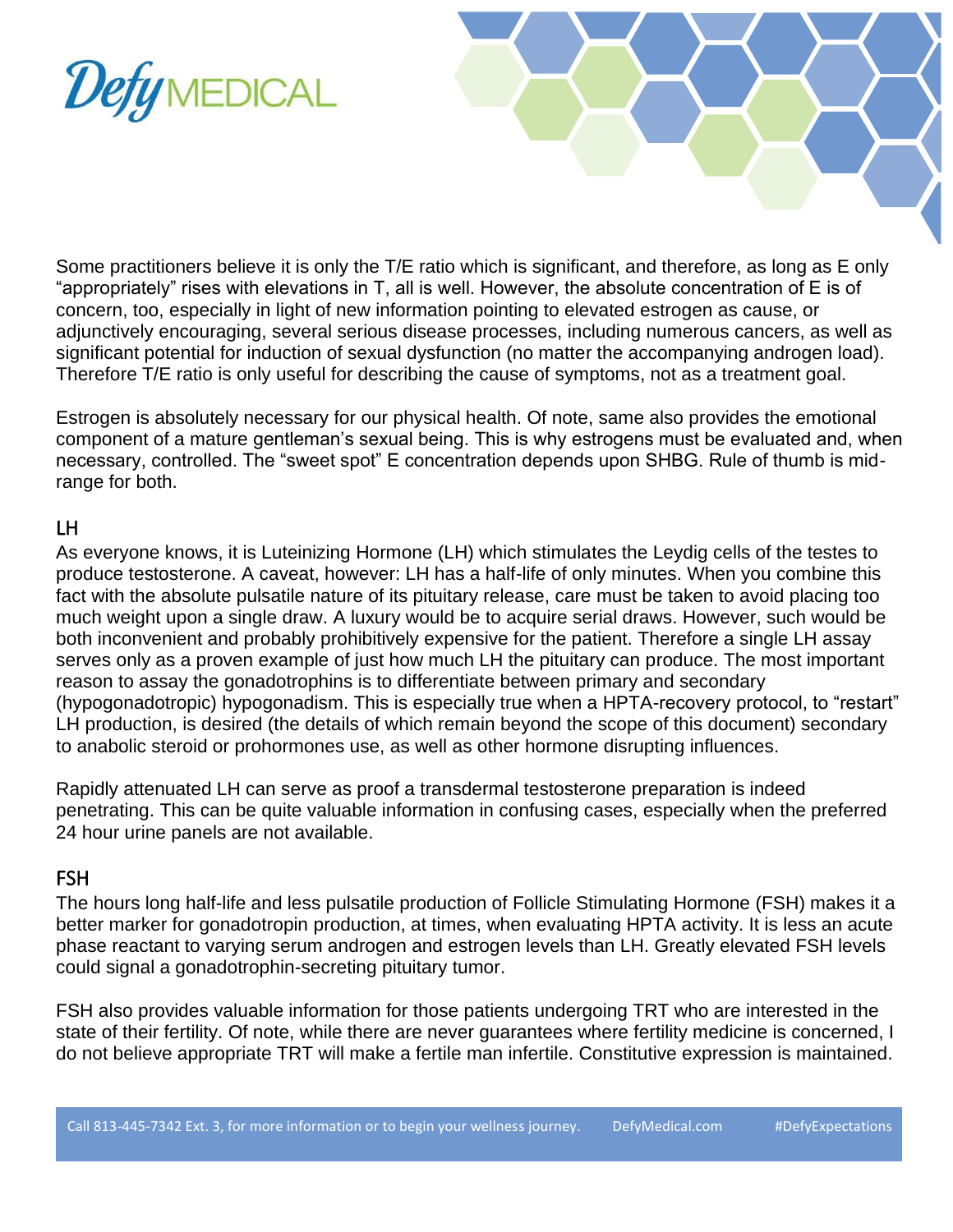



#### Prolactin

A very important hormone, and must not be

overlooked on initial work-up. Approaching five percent of hypogonadotrophic hypogonadism is associated with hyperprolactinemia, due to inhibition of hypothalamic release of LHRH. Its serum concentration must be maintained within physiological range (meaning neither too high NOR too low). Greatly elevated hyperprolactinemia, or hyperprolactinemia plus a Total Testosterone less than 150ng/dL, equals a trip to an Endocrinologist for a pituitary MRI.

## **Cortisol**

True Anti-Aging medicine must be well-familiarized with the ins and outs of this hormone, the only one our bodies cannot live without. Elevated levels can cause secondary (hypogonadotropic) hypogonadism. I try controlling elevated cortisol with Phosphatidylserine, 300mg QD, with good results. It is just as important to watch for depressed or inappropriate cortisol production, AKA Adrenal Fatigue, as well. The assay of choice for that condition is a 24-hour urine, via summation of cortisone and adrenal metabolite production.

## Thyroid Panel

I have, for my own convenience, omitted the specifics of the obligatory thyroid function panel you certainly will want to run. Besides the fact thyroid is intimately associated with every function of the body, hormonal and otherwise, (even subclinical) hypothyroidism mimics hypogonadism in several of its effects.

### CBC

This is just good medicine. Ruling out anemia is important, of course, as it may be cause for the fatigue which drove the patient into your office. You also want to establish baseline H/H, for the small portion of cases where polycythemia becomes a problem (and we are reminded smokers and sleep apnea sufferers are at increased risk for polycythemia). Above 18.0/55.0 TRT is withheld, and therapeutic phlebotomy recommended.

### CMP

Again, just good medicine. Baseline for sodium (which may elevate initially secondary to androgen supplementation) is important. We also want to see LFT's, as elevations in same secondary to androgen supplementation are listed as a possible side effect in the product literature--although I have yet to see this actually happen. I like the BUN/creatinine ratio as marker for hormonal hemoconcentration, and also it gives me a hint of how compliant the patient will be (because I always tell them to make sure to drink their normal "plenty of water" while fasting for the test). Of note, many of my patients consume prodigious amounts of protein each day, due to muscle building interests or specialty dieting, and this is remembered while reading BUN concentration.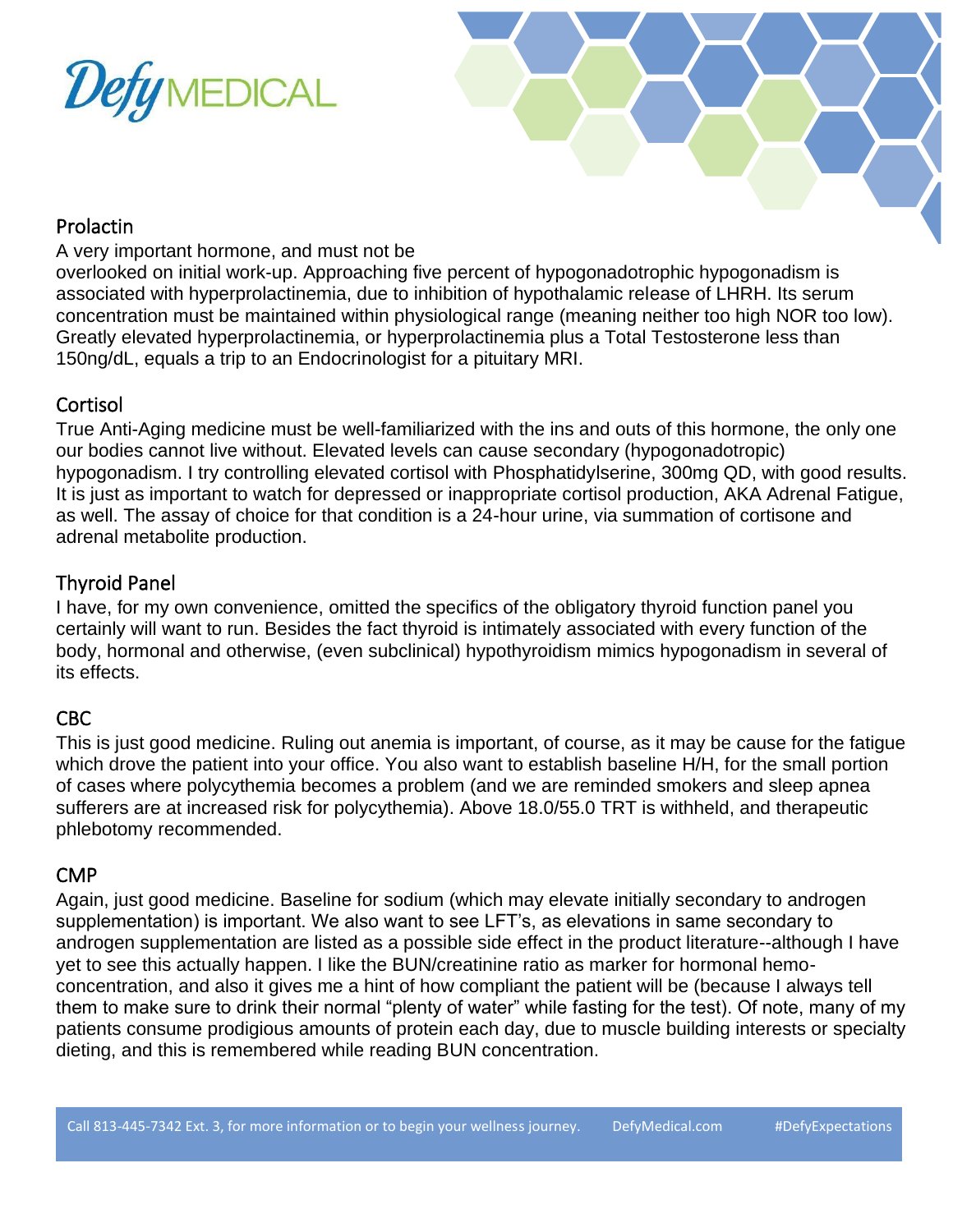



#### Lipid Panel

This is drawn to provide your bragging rights when you drop the CHOL significantly, thanks to your own good administration of TRT. You should expect to see lowered TRIG and LDL's, too. Be advised, this will not happen if you choose to elevate their androgens above the top of "normal" range, i.e. providing what amounts to an anabolic steroid cycle. Of course, this would no longer constitute TRT, as the practitioner is then choosing to damage the health and well-being of the patient.

HDL does frequently drop a bit, is believed due to increased REVERSE cholesterol transport. Androgens also elevate hepatic lipase, and this may have an effect. The important thing to keep in mind is that TRT inhibits foam cell formation. For these reasons I provide my TRT patients a free 10-12 point bump in HDL evaluation.

#### **PSA**

For all patients over 45, and over 40 if Family History of prostate cancer. Even though prostate CA is rare in men under the age of fifty, we don't want it happening on our watch. At this time, accelerations in PSA above 0.75 are a contraindication to TRT (until follow-up by an Urologist). You may find, at the initiation of TRT in older men, when serum androgen levels are rapidly rising, PSA may, too. This is especially true when transdermal delivery systems are employed, because they more elevate DHT. Once T levels have stabilized PSA drops back down to roughly baseline. New TRT patients need to be cautioned, and reminded, to abstain from sexual relations prior to the draw, as they may now be enjoying greatly elevated amounts of same.

I get a PSA up front on my over 40 patients, at the one month follow-up in my more senior patients, and every six months after that. DRE (Digital Rectal Exam) is recommended twice per year as well, although the American Academy of Clinical Endocrinologists backs "every six to twelve months" in their 2002 Guidelines for treating hypogonadotrophic patients with TRT.

#### IGF-1

For those who are considering the addition of GH to their Anti-Aging regimen. IGF-1 will rise somewhat from testosterone supplementation, and vice versa. Let's grab a baseline now, before that happens. Current thinking is to also assay IGFBP-3.

# Things to Look Out For

#### Co-Morbidities

Only breast and active prostate cancer are absolute contraindications for TRT, at this time. Patients with serious cardiac, hepatic or renal disease must be monitored carefully; this is true for any medical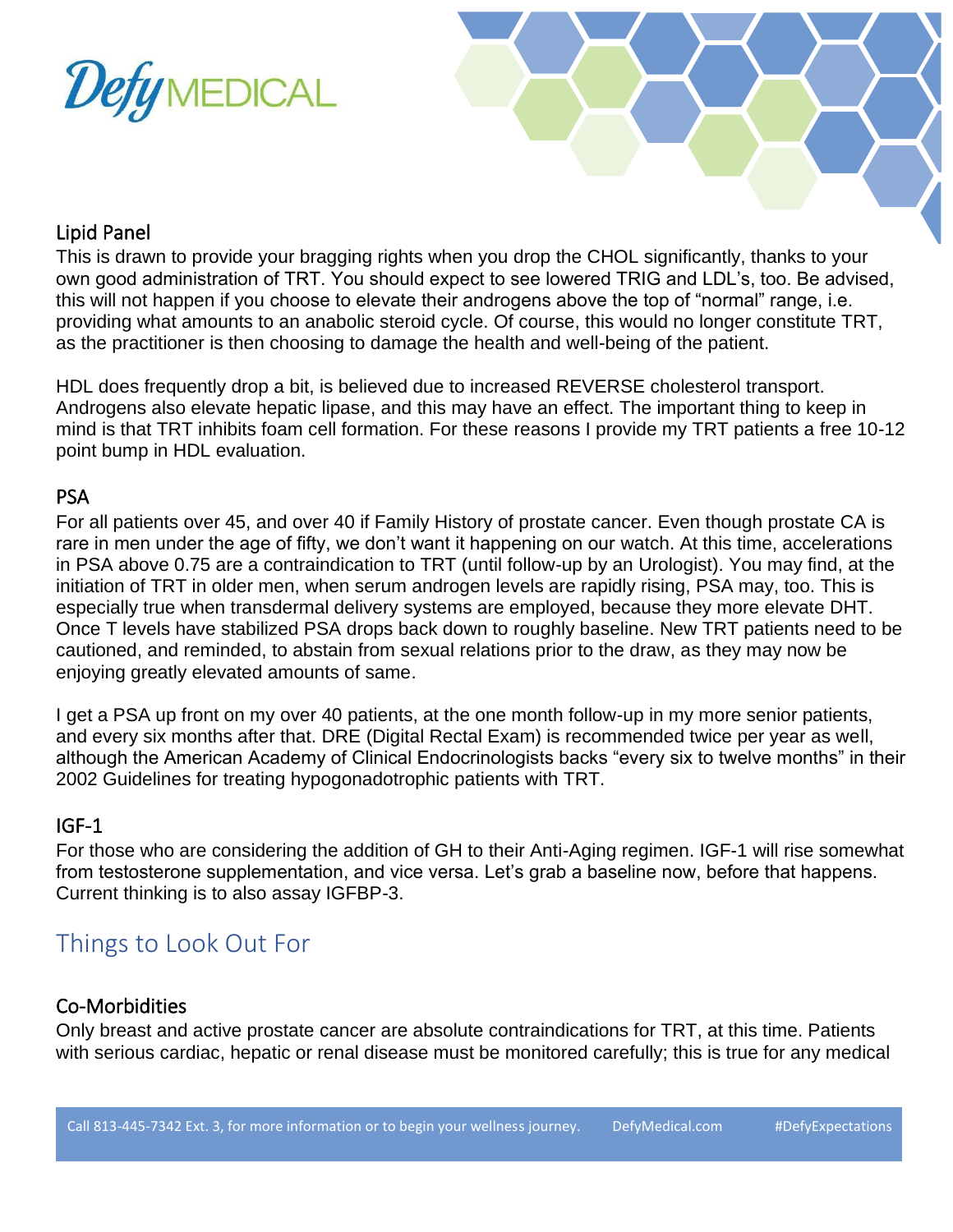



therapy, of course. Also, TRT may potentiate sleep apnea in some chronic pulmonary disease patients, although studies have also shown it can actually ameliorate the symptoms of same as well.

#### Drug Interactions

TRT decreases insulin or oral diabetic medication requirements in diabetic patients. Therefore make sure to warn them to closely monitor their sugar. It also increases clearance of propranolol, and decreases clearance of oxyphenbutazone in those receiving such medications.

TRT may increase coagulation times as well. This is minimal, and easily accounted for by proper presurgical evaluation. The reverse risk of increased coagulation that terrifies surgeons and anesthesiologists results only in cases of severe polycythemia secondary to non-monitored TRT. Again, proper work-up removes risk.

On this topic, I am absolutely amazed when surgeons, anesthesiologists, cardiologists, etc. hold TRT prior to their own labors. Let's take inventory of the results of their misguided actions: anabolism turns to catabolism, inflammation runs wild, weakness and fatigue, estrogen goes through the roof, depression, etc. as the body is generally thrown into a state of turmoil. Just what you want while undergoing surgery or an MI! Cases where "specialists" actually consult with the qualified administering physician are rare. Not only is this profoundly detrimental to the patient, same is also a gross violation of medical ethics.

# Testosterone Delivery Systems

Now we have to decide, TOGETHER with our patient, what form of testosterone delivery system we will START with. There are two basic subsets of same—transdermals and injectables. Here are the current options:

#### Testosterone Gels and Creams

The only way to go, in my professional opinion, if physician and patient agree on a transdermal (TD) delivery system. Or TRT at all. As I have gained knowledge and experience, my position is now that TD's are vastly superior to other modalities in TRT medicine. They are easy to apply, usually well absorbed, and rapidly establish stable serum androgen levels (by the end of the third day). I recommend all practitioners first try a testosterone gel for their TRT patients. Gels are better than creams, as I want the rapid T uptake into the dermal layer, which serves as reservoir for distribution throughout the day. Men do better on lower serum T levels on TD's than IM.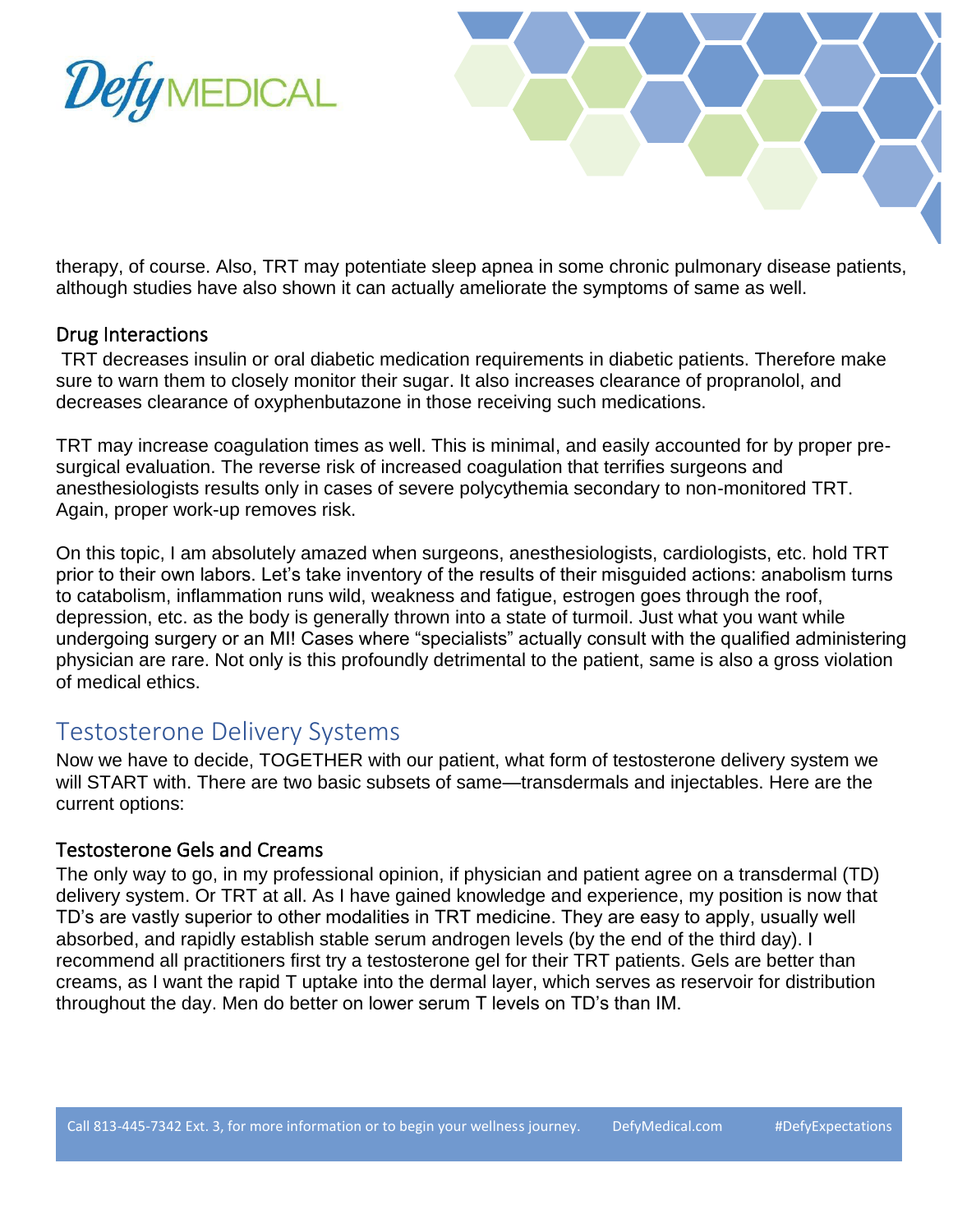



The constant variability of serum androgens provided by T gels mimic the hormones of a young man; the stable daily level provided by T injections mimic the hormones of an old man; those of implantable pellets mimic the hormones of no one. Entropic hormone levels are part and parcel of the process of youth. Much is made of the risk posed by accidental transferal of testosterone to others, such as children or sexual partners. Simply covering with a T-shirt has been shown to block transfer of the hormone. The testosterone sinks into the skin within an hour. One may shower, or even swim, without worry, usually after four hours. I remind my patients most of us have neither the time, nor the opportunity, for romance until evening (given the usual early morning application), and a quick shower is always nice for a gentleman to "freshen up" prior to same.

Gels and creams, like all transdermal delivery systems, provide a greater boost in DHT levels, compared to injectable testosterone preparations. As DHT is responsible for all the things of manhood- -literally, AllThingsMale--the transdermals are better at treating sexual dysfunction than are injectables. However, issues of hair loss (which I treat with a compounded topical DHT blocking mixture) and possible prostate morbidity (a contentiously debatable point, to be sure, but resolved in the negative to my mind) then come into play. This might be a good time to mention I vehemently oppose adding finasteride or similar medication.

To end the debate on this topic, transdermal T gels/creams are more likely to elevate estrogen than injections, as long as the shots are properly administered once per week. That is because aromatase lives in the skin, along with higher concentrations of 5-AR, which converts T to E. Even so, the benefits of TD TRT outweigh the weekly convenience of shots.

Some have reported an increase in hair growth over the application area(s). All physicians who administer TRT must be prepared to disappoint their patients at this time by pointing out, sadly, this same effect cannot be achieved upon the scalp.

#### Testosterone Patches

These can be effective, however many find inconvenient to use. Approaching 2/3's of your patients will develop a contact dermatitis from them at some point. Another drawback is some patients report they are constantly aware of their placement, and the patches are embarrassingly obvious to other gentlemen in certain public places, such as the locker room.

The scrotal application variety is the most inconvenient. To see what I would be putting my patients through, I tried one. By the middle of the first day, I had more than enough. Most men generally do not enjoy shaving their scrotum. If you go to the gym during the day, they look strange affixed to the genitals, and must be removed, then reapplied, when showering. They do not adhere well in the first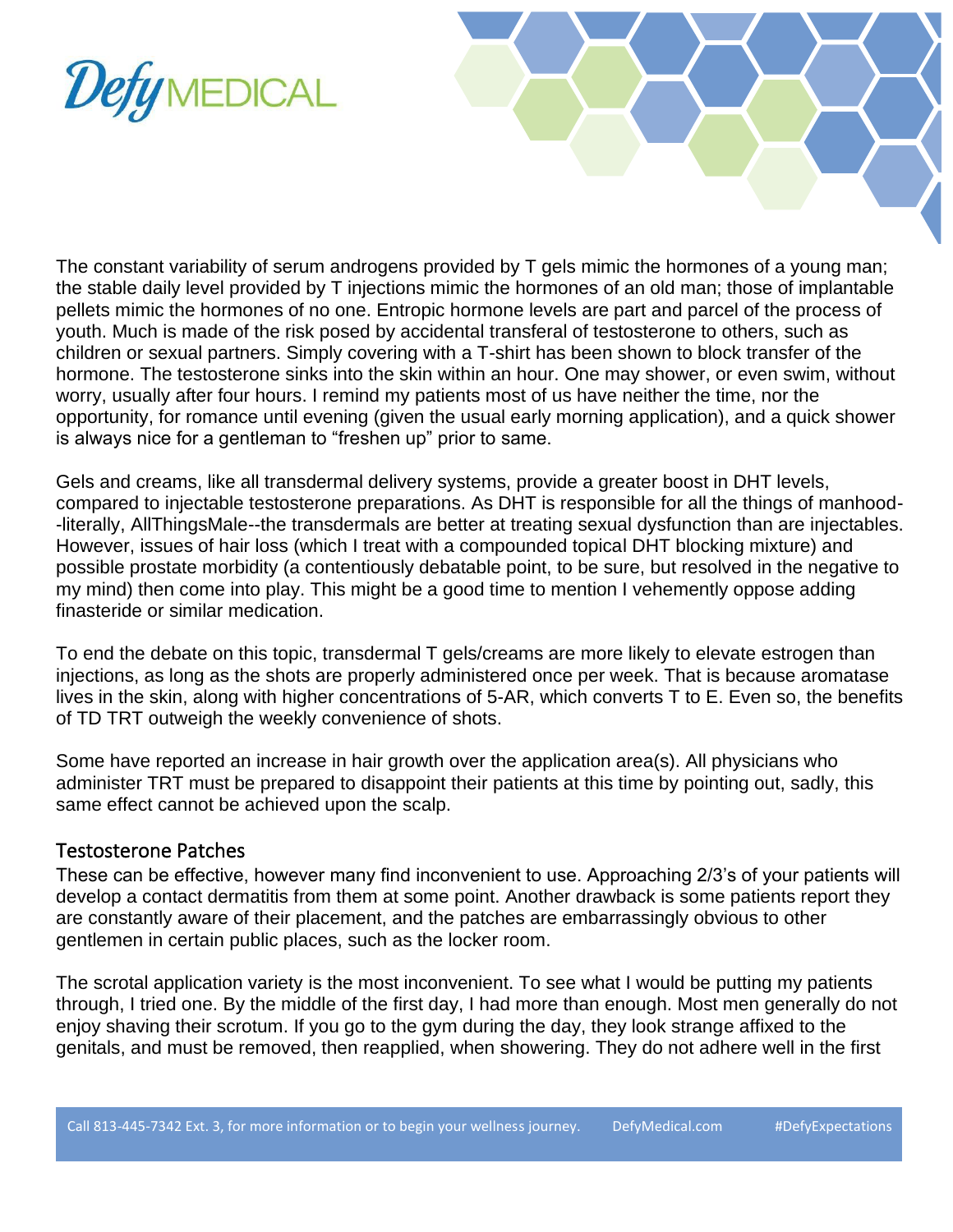



place, and even less so once they have been reapplied. Applying a hair dryer to the patch, as they must be warmed first, is also an annoyance, and generally not the type of activity relished in the locker room. Of the two options, I found only the type with the extra adhesive had any chance of remaining in place. The scrotal variety causes the largest increases in DHT—which can be good or bad, as previously explained (this might be a good time to mention I never recommend applying a TD gel to the scrotum).

#### Testosterone Pellets

In my opinion, their use is absolutely Stone Age. Granted, they can provide extra revenue by virtue of a billable office based procedure. However, needlessly exposing patients to the risks ALL surgeries pose—hemorrhage and infection—is unwarranted. Some have issues with pellet extrusion, but same is highly dependent upon clinician's technique. And the area of insertion will be much tenderer than that following a mere IM injection. But the real issue which selects against pellet implantation is concerned with dosing. Let's say you attempt to establish a "usual" initial dose for the pellets. As will be described in the next section, there is absolutely no way to predict, up front, how a patient will react to a given dose of testosterone, regardless of the delivery system, or patient's body weight, activity level or composition. So you bury these pellets in your patient's backside, and (hopefully) draw follow-up labs in a month or so. What are you to do if the total testosterone ends up greatly exceeding the top of normal range (meaning the patient hyper-responded to the treatment)? And what if the pellets do not elevate T enough? Will you bring them back in to implant more? It may be difficult to sell them on this idea, since they probably are not yet feeling the advantages of TRT enough yet to motivate them into undergoing another surgical procedure. It just doesn't make sense, to my way of thinking. Worse, what if follow-up assay demonstrates markedly elevated DHT? Think about it.

Testosterone pellets do have some benefit in that selected patients may believe it more convenient to come in at longer interval, and then be done with it for a while. If your patient is on his way to conquer Mt. Everest, or extended safari, then TRT via pellet implantation is preferable to abstinence from TRT at physically challenging times.

#### Testosterone Injection

I'll start out by describing the drawbacks of IM testosterone. They are inconvenient for patients who do not wish to give themselves their own injections, as they must then make weekly trips to your office for same. Why IM test MUST be dosed weekly will be described in detail in another section. And this TRT modality represents hundreds of holes poked in their body over a lifetime. Some patients, as you well know, just hate shots (although I have noticed patients who had initially claimed this, but admitted, once they had come to enjoy the benefits of TRT, came to very much look forward to their shot day). And no doubt an invasive delivery system brings more risk than, for instance, a testosterone gel or cream (the best choice for TRT), although I have yet to hear of a single bad outcome from any of the tens of thousands of IM injections my patients have self-administered.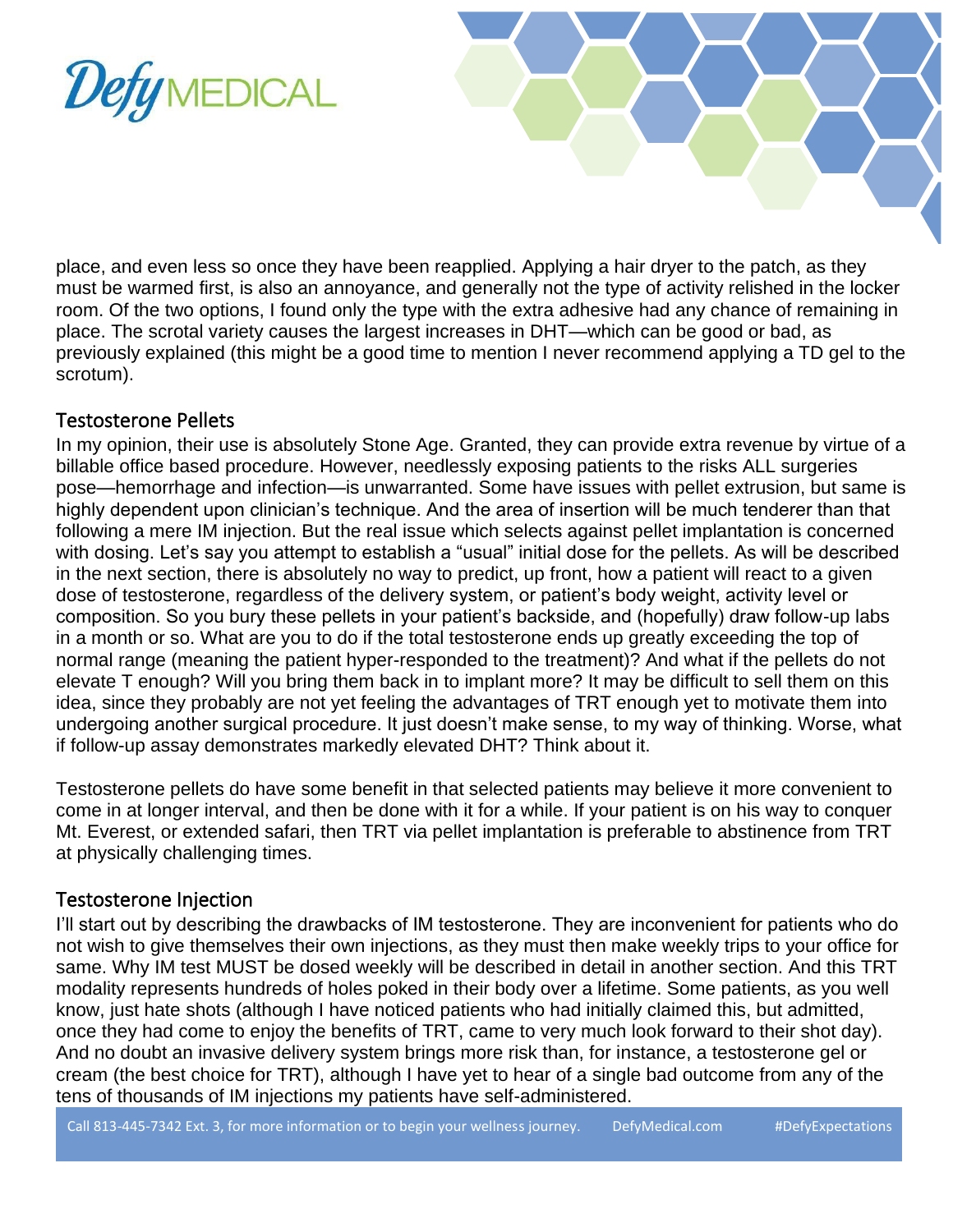



As a good and proper Osteopathic Physician, I am loath to introduce any substance to the body not absolutely necessary. Therefore the oil and preservative necessary to the injectable preparation are best avoided when possible, in my professional opinion.

When considering dosing of testosterone cypionate, it is important to remember that, due to the weight of the cypionate ester, a 100mg injection delivers, at best, 70mg of testosterone. This is important to keep in mind when comparing the effects of a 100mg weekly injection of test cyp to the 35mg total initial dose provided by Androgel/Testim 5gms QD over the same period.

#### HCG

Many practitioners consider this incredible hormone treatment of choice for hypogonadotropic (secondary) hypogonadism. Such certainly is intuitive, as supplementing with a LH analog indeed increases testosterone production in patients who do not concurrently suffer primary hypogonadism. But for some unexplained reason, while serum T levels may be adequately elevated, the patients simply do not report realization of the subjective benefits of TRT, when HCG is administered as sole TRT. You also run the risk of inducing LH insensitivity at higher dosages, and therefore may actually cause primary hypogonadism while attempting to treat secondary hypogonadism. HCG, especially at higher doses (defined as >500IU per shot), also dramatically increases aromatase activity, thus inappropriately elevating estrogens. Progesterone—a feminizing hormone in adult males—also elevates at those dosages. Personally, I recommend giving no more than 100IU of HCG per day, as starting dose. And please give it some time to work.

A real benefit of HCG is that it will prevent testicular atrophy. I do not think we should ignore the aesthetics of that consideration. Your patients will feel the same way. I have provided a paper detailing some of HCG's amazing benefits for TRT medicine at http://www.allthingsmale.com/publications.html.

#### OTHER MEDICATIONS

I occasionally hear of physicians trying to use a SERM (Selective Estrogen Receptor Modulator) such as Clomid or Nolvadex, or even an Aromatase Inhibitor (AI), such as Arimidex, as sole "TRT". All have been shown to elevate LH, and therefore Total Testosterone levels. However, patients usually report no long-term subjective benefits from these strategies. An added risk of using an AI is of driving estrogen levels too low, with deleterious consequences for the lipid profile, calcium deposition, endothelial function, libido, etc. The real problem with using these non-testosterone preparations as "TRT" is we do not know what they will do long term.

Finally, Deca-Durabolin (nandrolone), or Winstrol (stanozolol) have no place in TRT medicine. Deca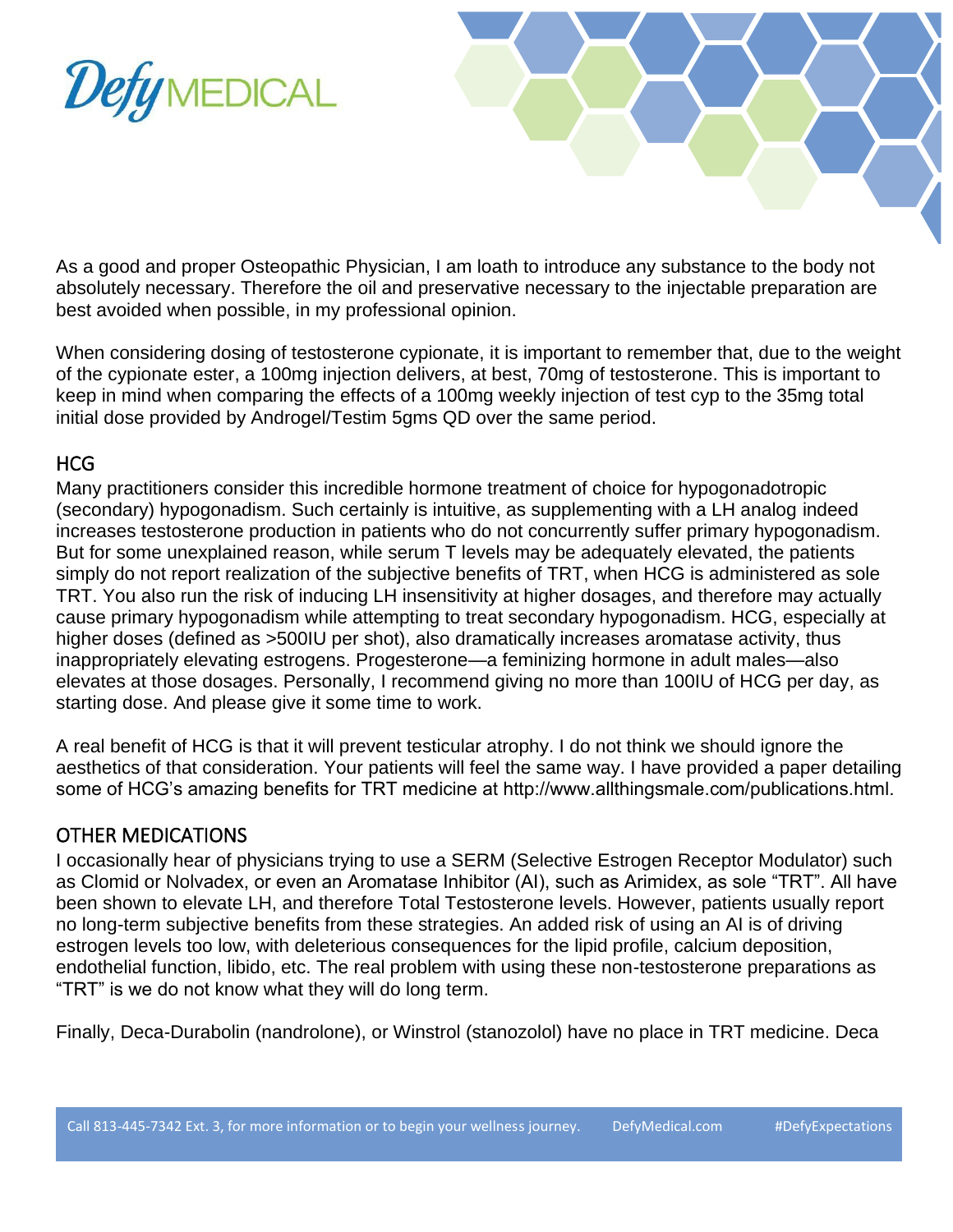



has a nasty side effect profile, including uncontrollable progesterone-like effects (including gynocomastia), profound HPTA suppression, and substantial risk of long-term impotence. And there is no medical indication for the attainment of large amounts of muscle mass, other than in documented cases of wasting disease. Use of the word "steroid" should be avoided in our field.

#### A Few Words About Laboratory Analysis

The best matrix for following transdermal TRT is the 24 hour urine panel. Graphing the serum levels status post application shows why. The best time to draw a serum sample is two hours after application—even that is highly variable. However, a 24 hour urine panel catches all (for practical purposes) the T absorbed, and its metabolites, thus basically providing the area under the curve. Thus we are not merely taking snapshots on a roller coaster of serum T levels.

The astute practitioner must keep in mind proper assay evaluation in TD BID regimen. Serum T levels will appear artificially low with same because only half the daily dose is being measured. Of course, 24 hour urines are free of this, as they catch the area under the curve for the entire day.

I prefer serum testing when following IM TRT. Try to have the patient draw on the same day of the injection week each time. A draw on the second or third day will yield peak values, by the pharmacokinetics of the cypionate or enanthate ester involved. Patients are more likely, when given the choice, to go in on the last day, because they believe the physician does not understand this is the lowest serum concentration of the week and will therefore increase their dose. Any time the last half of the week is fine with me.

Always test the patient where he lives. That means drawing serum sample within six days of the IM injection, and as close to two hours (to catch the peak). Do not add in HCG to the regimen, or use it the week of the labs during IM TRT, so as to assess testosterone delivery, without clouding the picture.

Once the patient is all set, I like to run follow-up labs every six months. It is important to monitor the general health and well-being of the patient, but also insure compliance with treatment protocols and continued effectiveness of same.

#### The Meat and Potatoes of TRT

Now we will delve into the general strategy for administering TRT. The decision is made, TOGETHER with the patient, as to which of the various testosterone delivery systems is tried first. Be prepared to make adjustments, and try other application methods if necessary.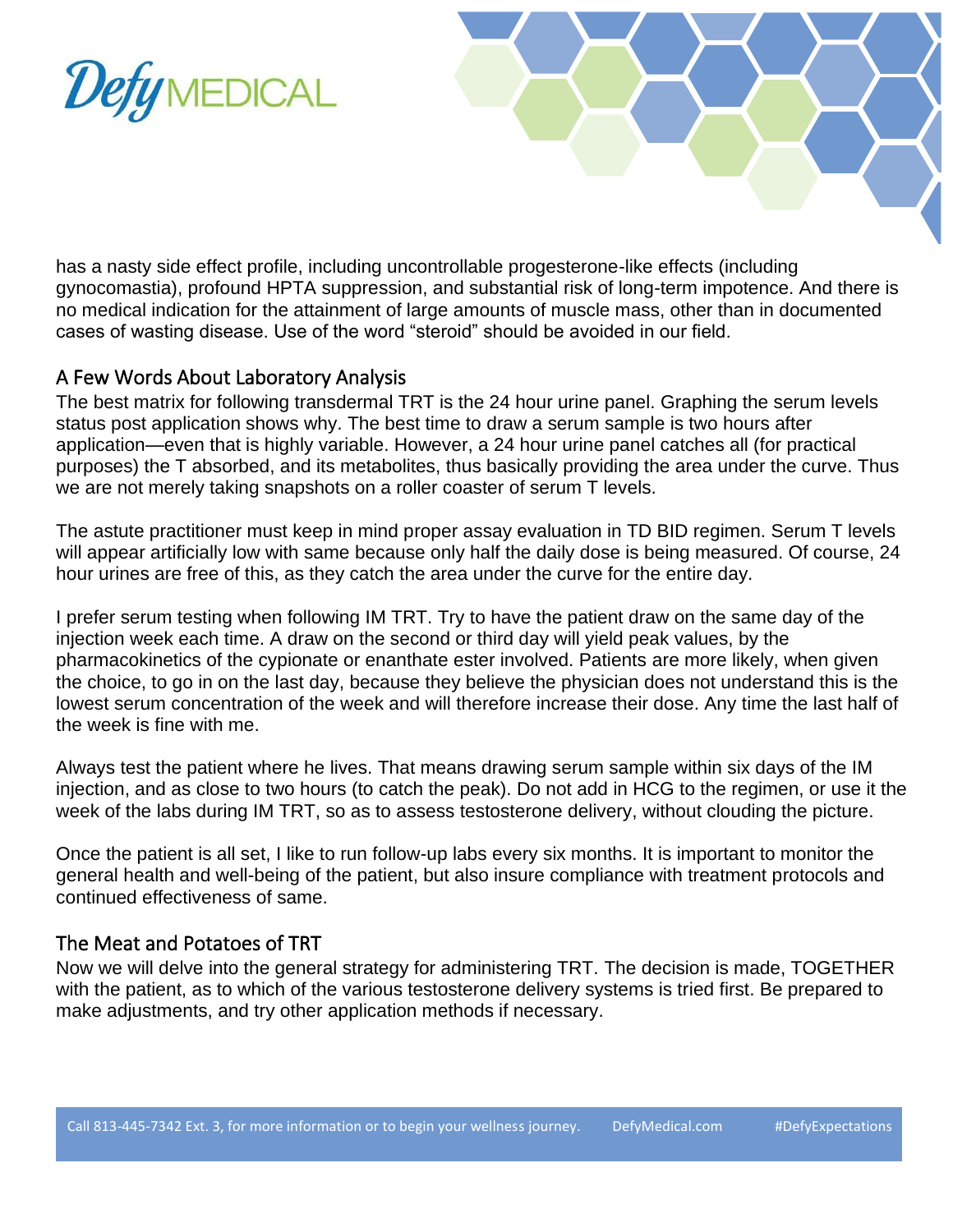



You just don't know which will be best for each particular patient until you try. Besides the simple fact the patient may have a personal preference, or a logistical consideration (i.e. unwillingness to selfinject, or extreme risk of accidental transfer to a female partner who may be/become pregnant) for a given application, everybody reacts differently to hormonal manipulation.

Some hyper-respond to a given initial dose, others show hardly any bump in serum T levels on same. Yet when you switch to a different delivery system, on initial dosing, they may convert to supraphysiologic androgen levels. The same is true of the subjective benefits from TRT. I have patients who love testosterone gel because it successfully treated their ED (the expected outcome because of dramatically increased DHT production), others get more from IM testosterone cypionate. My experience thus far has taught me two lessons: (1) You don't know how a patient will react to a given dose/system until you try and (2) NOTHING surprises me anymore. The question of which testosterone delivery system is to be tried first (IM or transdermal) is one which brings much confusion amongst beginning practitioners of TRT.

I would, when possible, always start out a patient on a testosterone gel. Ease of application, avoidance of intrusion by injection, and increased probability of successful ED treatment make this so. Also, stable serum levels are attained quickly, determination of successful treatment is more forthcoming (although the manufacturer of this product recommends at least a couple months as adequate trial of therapy). If the labs AND patient's answers to follow-up subjective report lead to a change to IM testosterone, the conversion is an easy one to make.

Simply apply the gel, give the shot, then D/C the gel. However, if a patient is started out on IM test cyp, for instance, yet the patient still does not feel "right", given the pharmacokinetics of the testosterone ester, going to safely and successfully dose the conversion to a transdermal? Care must be taken to not overindulge serum androgen levels. Anabolic steroid-like serum levels may "spoil" the TRT patient, and subsequent subjective expectations needlessly inflated.

There simply is no way to predict how a particular patient will respond—not Medical History (i.e. number or severity of symptoms), body weight, baseline hormone levels, even anabolic steroid history. I have had very slight gentlemen barely elevate on 100mg of test cyp per week, and massively muscled former steroid athletes who went to nearly two times the top of "normal" range on the same dosage (they had similar baselines). Likewise, one man may see only a modest increase in DHT on 5gms of Testim/Androgel, another may become quite supraphysiologic on same.

In most cases, I start my guys out on either testosterone cream/gel 5mgs QD or testosterone cypionate 100mg per week. The IM test cyp must be administered in weekly injections, as opposed to taking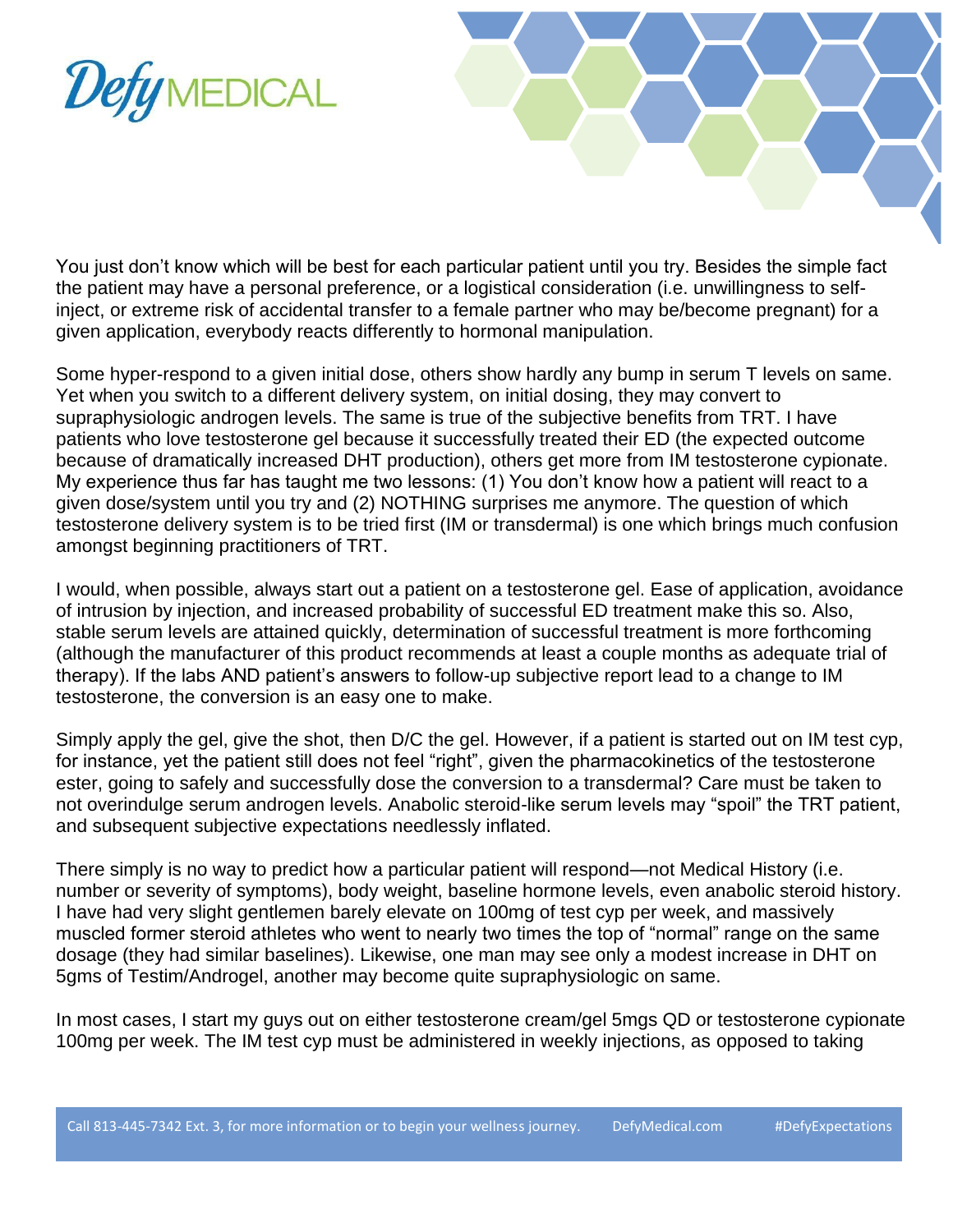



twice the dosage every other week. Some physicians even dose every third or fourth week, producing wide swings in serum androgen levels. Where else in medicine do physicians dose medications completely void of consideration for the pharmacokinetics of same? This puts the patient on an emotional roller coaster, increases the risk of developing polycythemia, greatly accentuates aromatase activity (and therefore unnecessarily elevated E production requiring expensive aromatase inhibition), and actually leaves them lower than they were when they started for the last half of the injection "cycle".

In order to get the serum androgen concentration to a stable level more quickly, I usually "frontload" 200mg the first injection (unless converting over from a gel/cream, then sequential taper of both preps is affected).

No other medications which manipulate hormone levels are provided until follow-up labs are returned (i.e. aromatase inhibition). For IM test cyp patients, the second panel is run following the sixth injection. I also keep in mind the coordination of the injection with the lab draw, as peak serum levels are attained at about the 48 hour point, then fall as the week goes on.

Transdermals can be rechecked in as early as two weeks, but a full month provides complete stabilization. TD's produce stable serum levels, as previously mentioned, for most by the end of the second or third day. Logistically, it makes sense to send the patient for follow-up labs after a fortnight, as there is then time to get the labs back, and bring the patient in, before the initial 30-day supply of the medication runs out. This is better if an adjustment in dosage is mandated by the follow-up labs. When TD's fail to produce appropriate rises in serum androgen, especially when verified by 24 hour urine testing, look to thyroid function, particularly low/low-normal Free T3.

Dosing changes are made, TOGETHER with the patient, once follow-up labwork is back AND the patient is interviewed regarding their subjective reports of changes in libido, sexual performance, fatigue, strength, mental outlook, etc. Do not allow them to see their labwork prior to your interview, as doing so may artificially influence subjective report. Besides, lay persons are not qualified to interpret laboratory results—no matter what they think.

Often they will tell you they felt "incredible" the first couple of weeks (and bursting with libido), but they don't feel quite as good now, but still much better than before they started the TRT. This is because subjective findings are the best while serum androgen levels are accelerating. Adjunctive to this phenomenon is the fact their HPTA was not yet suppressed, so their endogenous production was higher then than it would be by the end of the month, and there is a burst of dopamine playing to upregulated dopamine receptors in the first days as well. TRT patients are always HPTA suppressed to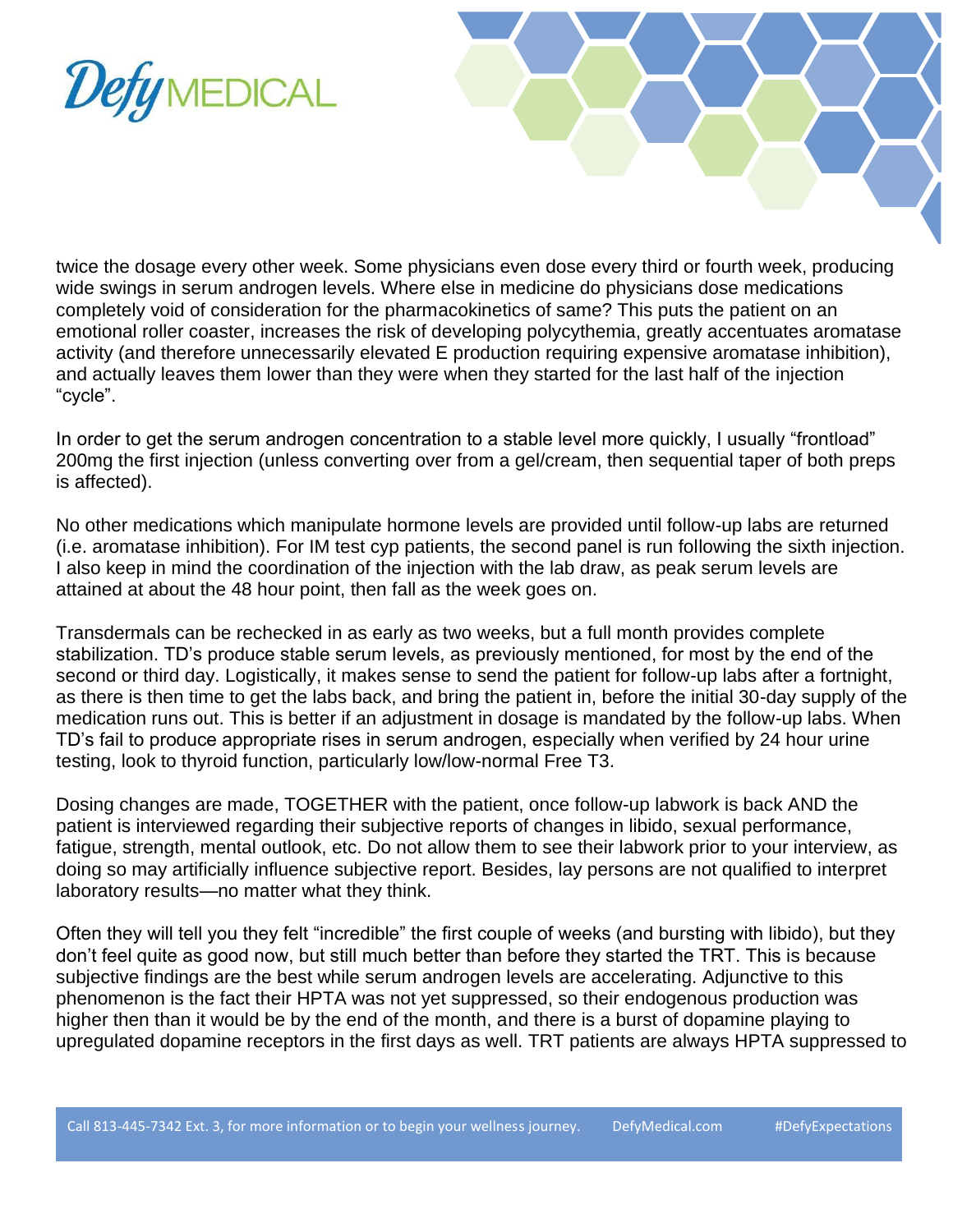



greater or lesser degree. And estrogen may not have risen yet, so same is not masking the benefits of the testosterone supplementation.

Much weight is placed upon the patient's subjective findings, as they are not likely to remain compliant in the TRT program unless they feel noticeably better, irrespective of the much less obvious long term improvements in health. Certainly, if the patient reports they are quite happy at a Total Testosterone level of 600ng/dL, I feel there is little reason to increase their dosage. As a practical limit, the top of "normal" range for Total Testosterone provides a ceiling, more or less, above which we can expect to find the benefits of TRT beginning to reverse them. Actions following androgen receptor binding dramatically improve health and happiness as we go from the hypogonadal state to the top of "normal" range, but beyond that the Lipid Profile and level of insulin sensitivity, for instance, are damaged.

Changes in IM dosing are made in small increments, as response to same is not linear. It is convenient and practical to increase, or decrease IM dosing by 20mg at a time, as this is one "tick mark" on the side of the syringe (for the 200mg/mL concentration) for the patient. For Androgel/Testim patients, we are more limited by their provided dosing, whereas more flexibility is provided through compounded products for those committed to employment of transdermal testosterone delivery systems.

As previously mentioned, another risk of jumping the dosage too much is that, should serum androgen levels greatly exceed the top of "normal" range, the patient risks becoming "spoiled" at that level. They would then feel the subjective benefits steroid athletes report, and it would be difficult to get the patient then to be happy at a more moderate—and proper—dose. It is likely you would also therefore produce elevated estrogen activity as well, and further muddy the waters with respect to how the patient feels and looks (due to emotional changes and even water retention issues from the elevated estrogen). It is far better to make changes in dosing conservatively.

If by laboratory assay AND subjective report from the patient, you may need to address any side effects due to elevated estrogen levels which have occurred. I do not use an AI initially, even when E2 is elevated, because some patients will actually see a drop in estrogen over baseline on follow-up. We would have otherwise added an unnecessary (and relatively expensive) medication. Should the patient develop any "nipple issues" secondary to accelerating serum androgen levels and/or elevated estrogen, you cannot start them on a SERM right away because doing so will invalidate your estradiol assay at follow-up. Of note, males can experience said "nipple issues" even while estrogen levels are within physiological range, due to mere changes in hormone levels. A drug of the class SERM is treatment of choice in this case, until symptoms subside. I do not favor SERM's long term, even though they have been shown to elevate T levels, because we simply do not know what they do long term. Reassure your patient he will not grow breasts in one month.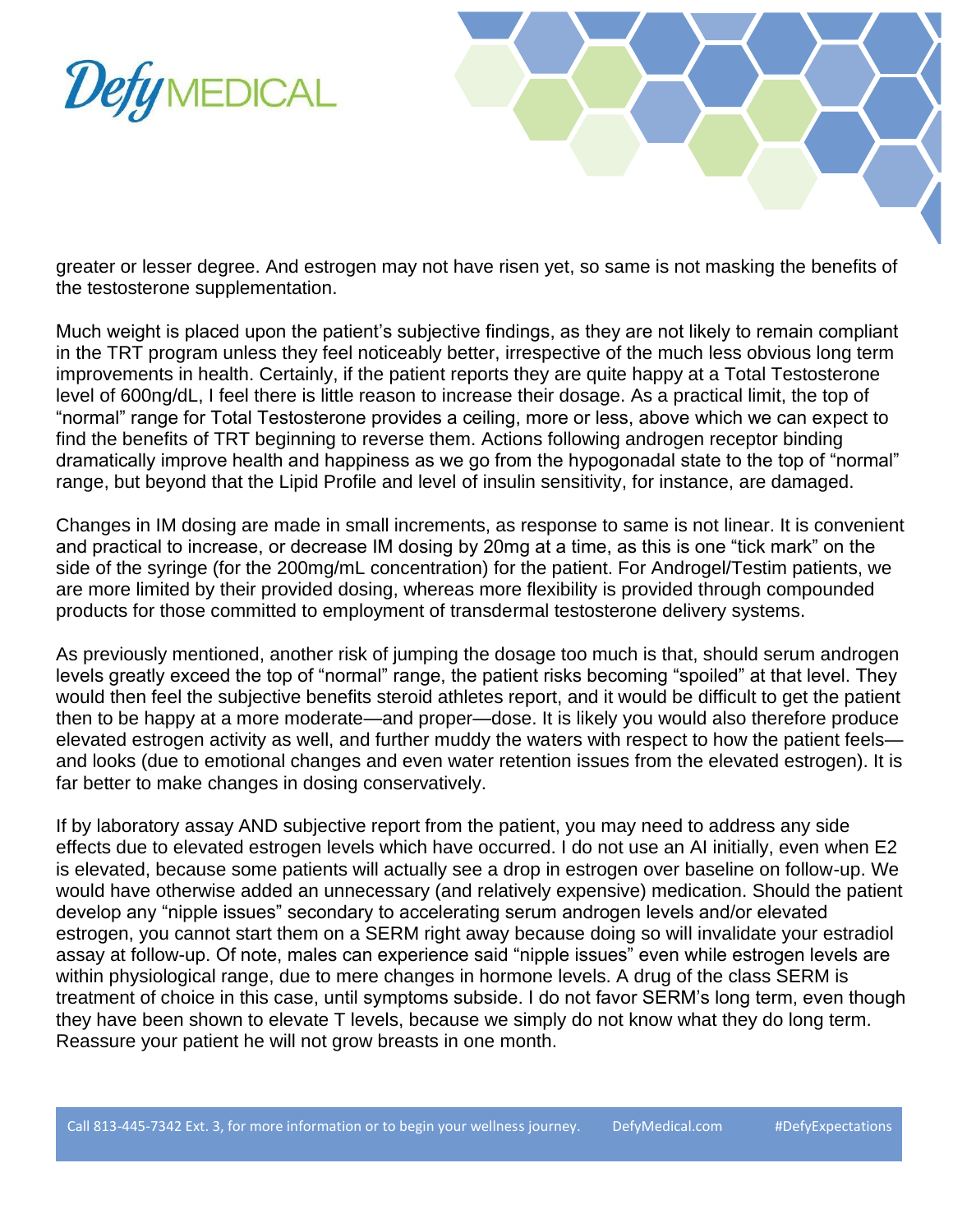



If a patient has "nipple issues" even while estrogen is within normal range, I add a SERM, emergently. I prefer Nolvadex over Clomid. Clomid often induces untoward visual effects (i.e. "tracers"), and can cause emotional lability by virtue of its estrogen agonistic effects at the more peripheral (emotion) brain sites. Nolvadex is then initiated, should they experience nipple swelling or sensitivity, at 40mg per day until the symptoms abate, and then taper down 10mg every 10 days to discontinue.

My TRT male patients who suffer E2 elevations above the top of normal range are placed on between 0.25 and 0.5mg Arimidex every one to third day, depending upon the specific situation. It is possible to cut the tiny 1mg tabs into quarters, but here a compounded prep, to convenient dosing, makes a lot of sense. A month later I recheck E2, (as subsequently lowered SHBG will affect subjective response as well) and make further adjustment if necessary. Always remember it is important to not lower estrogen too far.

So now let's say we have the patient in a state where Total Testosterone is in the upper quartile of "normal" range, Bioavailable Testosterone is nicely elevated, with E2 safely in check. At this point I offer the patient my HCG protocol. I add in 250-500IU of HCG, on day five, and day six, of the injection week, for those who use the IM injection. In other words, the two days prior to their test cyp shot. For those using a transdermal delivery system, 100-250IU SC (HCG is best administered subcutaneously) every one to third day. For the IM patients, this compensates for the drop off in serum androgen levels by the half-life of the test cyp.

Patients nearly always report they feel dramatically better once the HCG regimen is initiated (and they were properly tuned up on testosterone before they started it). HCG, as a LH analog, increases the activity of the P450 SCC enzyme, which converts CHOL to pregnenolone. Thus all three hormonal pathways are stimulated in patients who may be either entirely, or very nearly, HPTA suppressed. It is my belief this may be a factor in the heightened sense of well-being my patients report throughout the week—far in excess of what a nominal dose of HCG would produce by virtue of induced testosterone production.

Many TRT practitioners add in HCG for a short course every few months, to re-stimulate the testes. My opinion is that it is far better to keep them up to form and function all along the way. The physicians who intermittently use HCG also use it as a "break" in TRT, much the same way hormonallysupplemented athletes manage the typical anabolic steroid cycle. TRT should not be "cycled". Once I get my patients properly tuned up, I want them to stay that way. They also erroneously believe this allows the HPTA to recover, when it clearly does not. The HCG-induced testosterone production is every bit as suppressive of the HPTA as the TRT, and the supplemented testosterone is still at suppressive serum levels during that time, anyway.